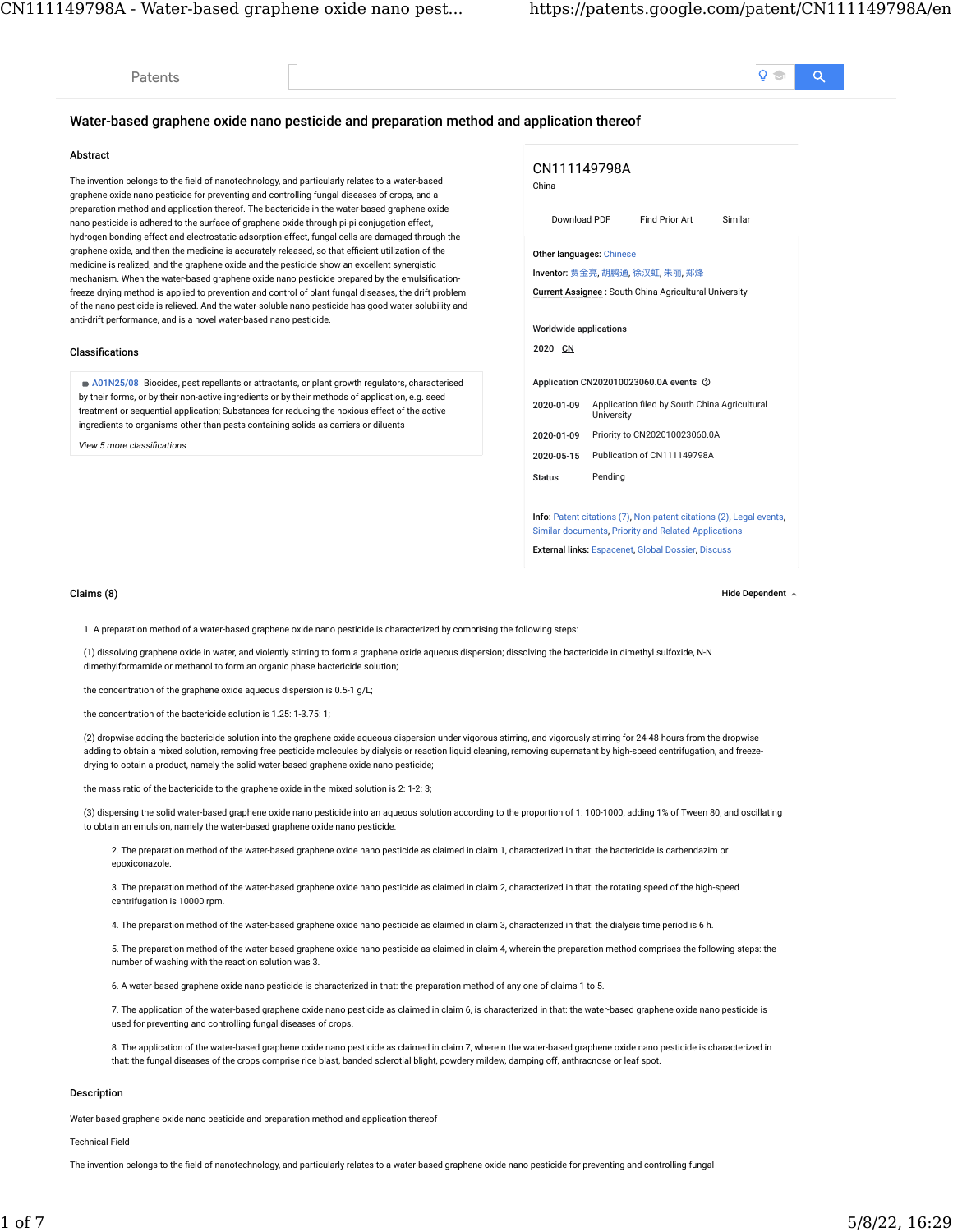diseases of crops, and a preparation method and application thereof.

#### Background

The traditional pesticide has the problems of poor dispersibility, poor stability, low biological activity, low degradation rate and the like due to the fact that drug-loaded particles of the traditional pesticide are large, the utilization rate of target crops is less than 30%, and the dosage of harmful organisms is less than 0.1%. The data show that the pesticide can be sprayed in the field, and the loss of the pesticide caused by dropping, dust drift, rain wash and the like can reach more than 70%. The use of a large amount of pesticides causes serious environmental pollution and overproof pesticide residues, and seriously threatens the physical and psychological health of human beings. The nanotechnology can effectively relieve pesticide residue pollution and improve the effective utilization rate of the pesticide. In addition, the nano drug delivery system has the advantages of improving the dispersibility, stability and utilization rate of the pesticide, prolonging the lasting period, reducing the residual quantity and the like.

Graphene is a two-dimensional nanomaterial composed of a single layer of carbon atoms first discovered by british scientists Novoselov and gemm et al in 2004. Graphene oxide is a derivative belonging to graphene, and has a surface rich in oxygen-containing functional groups, so that the graphene oxide shows good water solubility and stability. Meanwhile, the graphene oxide also has the capacity of loading the medicine with the structure similar to a benzene ring through pi-pi accumulation, hydrophobic effect and hydrogen bond effect, so that the graphene oxide is widely applied to the field of biological medicine. The edge blade of the graphene oxide nano-material two-dimensional slice is called as a nano-knife and can cut cell membranes of bacterial cells. Normal metabolism of the bacterial cells can be affected by an oxidative stress mechanism, thereby causing cell death. In addition, when a large amount of graphene oxide nano-sheets are adsorbed on the surfaces of bacterial cells, the bacteria can be completely wrapped, so that the bacteria are physically isolated from the surrounding environment, and the microorganisms slowly die. The sterilization mechanism shows that the two-dimensional graphene oxide can be used as a drug carrier to play an antibacterial synergistic effect.

The invention patent application with application number of 201310550703.7 discloses a preparation method of thiophanate methyl nano pesticide, which reduces the dosage and improves the pesticide effect. However, the existing patents on nano pesticides are mainly studied on the synergy of nano pesticides, and the drift problem of nano pesticides cannot be solved.

## Disclosure of Invention

In order to overcome the defects of the traditional pesticide and solve the environmental and social problems caused by the traditional pesticide, the invention mainly aims to provide a preparation method of a water-based graphene oxide nano pesticide for preventing and controlling fungal diseases of crops.

The invention also aims to provide the water-based graphene oxide nano pesticide prepared by the preparation method. The nano pesticide has good water solubility and anti-drift performance, can obviously improve the sterilization capability of the pesticide, and realizes the reduction and the synergism of the pesticide.

The invention further aims to provide application of the water-based graphene oxide nano pesticide.

In order to achieve the purpose, the technical scheme adopted by the invention is as follows:

a preparation method of a water-based graphene oxide nano pesticide comprises the following steps:

(1) dissolving graphene oxide in water, and violently stirring to form a graphene oxide aqueous dispersion; dissolving the bactericide in dimethyl sulfoxide, N-N dimethylformamide or methanol to form an organic phase bactericide solution;

## the concentration of the graphene oxide aqueous dispersion is 0.5-1 g/L;

the concentration of the bactericide solution is 1.25: 1-3.75: 1;

(2) dropwise adding the bactericide solution into the graphene oxide aqueous dispersion under vigorous stirring, and vigorously stirring for 24-48 hours from the dropwise adding to obtain a mixed solution, removing free pesticide molecules by dialysis or reaction liquid cleaning, removing supernatant by high-speed centrifugation, and freeze-drying to obtain a product, namely the solid water-based graphene oxide nano pesticide;

the mass ratio of the bactericide to the graphene oxide in the mixed solution is 2: 1-2: 3;

(3) dispersing the solid water-based graphene oxide nano pesticide into an aqueous solution according to the proportion of 1: 100-1000, adding 1% of Tween 80, and oscillating to obtain an emulsion, namely the water-based graphene oxide nano pesticide.

Preferably, the bactericide is carbendazim or epoxiconazole and is suitable for preventing and treating fungal diseases.

Preferably, the dialysis time period is 6 h.

Preferably, the number of washing with the reaction solution is 3.

Preferably, the rotation speed of the high-speed centrifugation is 10000 rpm.

The invention further provides the water-based graphene oxide nano pesticide prepared by the preparation method.

The invention further provides application of the water-based graphene oxide nano pesticide in the prevention and control of fungal diseases of crops, wherein the fungal diseases of the crops comprise rice blast, banded sclerotial blight, powdery mildew, damping off, anthracnose or leaf spot.

Compared with the prior art, the invention has the following advantages and beneficial effects:

the bactericide in the water-based graphene oxide nano pesticide (GO-Carbendazim) prepared by the invention is adhered to the surface of graphene oxide through pi-pi conjugation effect, hydrogen bonding effect and electrostatic adsorption effect, and the graphene oxide damages fungal cells, so that the medicine is accurately released, the efficient utilization of the medicine is realized, and the graphene oxide and the pesticide show an excellent synergistic mechanism. When the water-based graphene oxide nano pesticide prepared by the emulsification-freeze drying method is applied to prevention and control of fungal diseases of plants, the hydrophobic surface of the two-dimensional sheet structure of the graphene oxide is easy to attach to plant leaves, so that the carried nano pesticide is easy to attach to the surface of the plants, and the drift problem of the nano pesticide is relieved.

## Detailed Description

The present invention will be described in further detail with reference to examples, but the embodiments of the present invention are not limited thereto. For process parameters not specifically noted, reference may be made to conventional techniques.

#### Example 1

The embodiment provides a water-based graphene oxide-carbendazim nano pesticide and a preparation method thereof.

Weighing 20mg of graphene oxide powder, placing the graphene oxide powder in 40mL of deionized water, and violently stirring to form a graphene oxide dispersion liquid. 10mg of carbendazim raw drug is weighed and dissolved in 8mL of N-N dimethylformamide to prepare a carbendazim solution. Slowly dropwise adding the carbendazim solution into the graphene oxide water dispersion liquid under the condition of vigorous stirring, vigorously stirring for 48 hours, dialyzing for 6 hours to remove free carbendazim, centrifuging for 10 minutes at 10000rpm, removing supernatant, freeze-drying, dispersing the solid water-based graphene oxide nano pesticide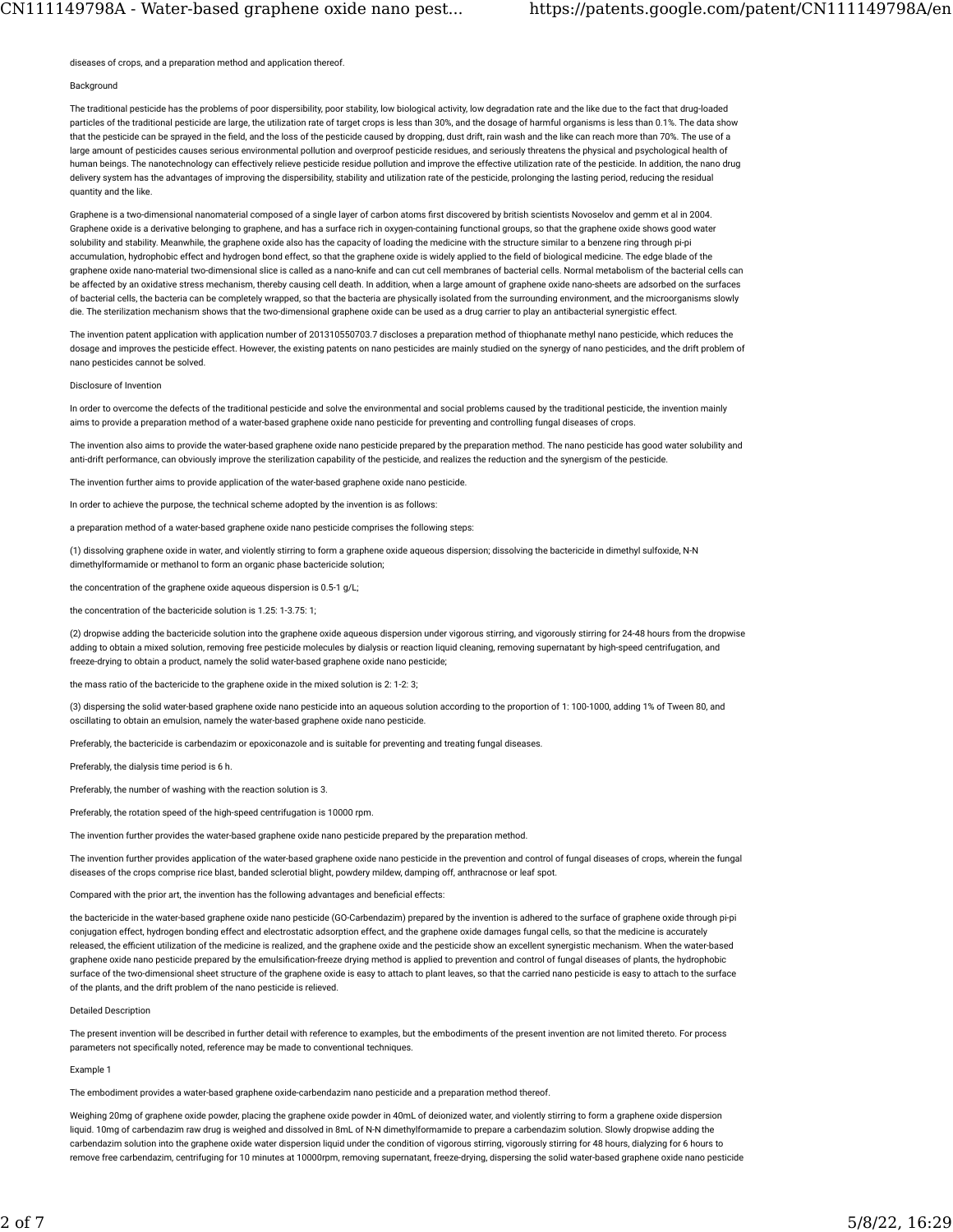into an aqueous solution according to the proportion of 1:100, adding 1% of tween 80, and oscillating to obtain emulsion, namely the water-based graphene oxide nano pesticide.

# Example 2

The embodiment provides a water-based graphene oxide-carbendazim nano pesticide and a preparation method thereof

Weighing 20mg of graphene oxide powder, placing the graphene oxide powder in 40mL of deionized water, and violently stirring to form a graphene oxide dispersion liquid. 30mg of carbendazim raw drug is weighed and dissolved in 8mL of N-N dimethylformamide to prepare a carbendazim solution. Slowly dropwise adding the carbendazim solution into the graphene oxide water dispersion liquid under the condition of vigorous stirring, vigorously stirring for 48 hours, dialyzing for 6 hours to remove free carbendazim, centrifuging for 10 minutes at 10000rpm, removing supernatant, freeze-drying, dispersing the solid water-based graphene oxide nano pesticide into an aqueous solution according to the proportion of 1:1000, adding 1% of Tween 80, and oscillating to obtain emulsion, namely the water-based graphene oxide nano pesticide.

#### Example 3

The embodiment provides a water-based graphene oxide-carbendazim nano pesticide and a preparation method thereof.

Weighing 20mg of graphene oxide powder, placing the graphene oxide powder in 40mL of deionized water, and violently stirring to form a graphene oxide dispersion liquid. 20mg of carbendazim raw medicine is weighed and dissolved in 8mL of N-N dimethylformamide to prepare a carbendazim solution. Slowly dropwise adding the carbendazim solution into the graphene oxide water dispersion liquid under the condition of vigorous stirring, vigorously stirring for 48 hours, dialyzing for 6 hours to remove free carbendazim molecules, centrifuging for 10 minutes at 10000rpm, removing supernatant, freeze-drying, dispersing the solid water-based graphene oxide nano pesticide into an aqueous solution according to the proportion of 1:500, adding 1% of tween 80, and oscillating to obtain emulsion, namely the water-based graphene oxide nano pesticide.

#### Example 4

The embodiment provides a water-based graphene oxide-carbendazim nano pesticide and a preparation method thereof.

Weighing 20mg of graphene oxide powder, placing the graphene oxide powder in 40mL of deionized water, and violently stirring to form a graphene oxide dispersion liquid. 20mg of carbendazim raw medicine is weighed and dissolved in 8mL of N-N dimethylformamide to prepare a carbendazim solution. Slowly dropwise adding the carbendazim solution into the graphene oxide aqueous dispersion under vigorous stirring, vigorously stirring for 48 hours, centrifuging, and adding DMF: washing the reaction solution with water at a ratio of 1:5 for 3 times, removing free carbendazim molecules, centrifuging at 10000rpm for 10min, removing supernatant, freeze-drying, dispersing the solid water-based graphene oxide nano pesticide in an aqueous solution at a ratio of 1:600, adding 1% of tween 80, and shaking to obtain emulsion, namely the water-based graphene oxide nano pesticide.

### Example 5

The embodiment provides a water-based graphene oxide-carbendazim nano pesticide and a preparation method thereof.

Weighing 20mg of graphene oxide powder, placing the graphene oxide powder in 20mL of deionized water, and violently stirring to form a graphene oxide dispersion liquid. 20mg of carbendazim raw medicine is weighed and dissolved in 8mL of N-N dimethylformamide to prepare a carbendazim solution. Slowly dropwise adding the carbendazim solution into the graphene oxide aqueous dispersion under vigorous stirring, vigorously stirring for 48 hours, centrifuging, and adding DMF: washing the reaction solution with water at a ratio of 1:5 for 3 times, removing free carbendazim molecules, centrifuging at 10000rpm for 10min, removing supernatant, freeze-drying, dispersing the solid water-based graphene oxide nano pesticide in an aqueous solution at a ratio of 1:1000, adding 1% of tween 80, and shaking to obtain emulsion, namely the water-based graphene oxide nano pesticide.

#### Example 6

The embodiment provides a water-based graphene oxide-epoxiconazole nano pesticide and a preparation method thereof.

Weighing 20mg of graphene oxide powder, placing the graphene oxide powder in 40mL of deionized water, and violently stirring to form a graphene oxide dispersion liquid. 30mg of epoxiconazole raw drug is weighed and dissolved in 8mL of methanol to prepare epoxiconazole solution. Slowly dropwise adding the epoxiconazole solution into the graphene oxide aqueous dispersion under the condition of vigorous stirring, vigorously stirring for 48 hours, centrifuging, and adding methanol: washing the reaction solution with water at a ratio of 1:5 for 3 times, removing free epoxiconazole molecules, centrifuging at 10000rpm for 10min, removing supernatant, freezedrying, dispersing the solid water-based graphene oxide nano pesticide in an aqueous solution at a ratio of 1:1000, adding 1% of tween 80, and shaking to obtain emulsion, namely the water-based graphene oxide nano pesticide.

#### Example 7

The embodiment provides application of the water-based graphene oxide-carbendazim nano pesticide obtained in the embodiment 4 in the aspect of inhibiting rice blast fungi.

Specifically, the effect of the nano pesticide on inhibiting rice blast fungi is measured by a plate method. 50mL PDA culture media containing carbendazim and graphene oxide-carbendazim (GO-carbendazim) with concentration gradients of 0.2, 0.4, 0.6, 0.8 and 1 mu g/mL are prepared respectively. Under aseptic condition, opening the pre-dissolved sterilization culture medium beside an alcohol burner according to test treatment, adding the pre-prepared sterilization liquid medicine, and shaking up fully. Then pouring the mixture into more than 3 culture dishes with the diameter of 9cm in equal amount to prepare the drug-containing plates with corresponding concentrations.

The test requires a blank with no agent treatment, not less than 3 replicates per treatment.

And (3) cutting the cultured rice blast fungus pathogenic fungi from the edges of bacterial colonies by using a sterilization puncher with the diameter of 5mm under the aseptic condition, inoculating the fungus cakes to the center of the poured drug-containing flat plate by using an inoculating ring, enabling the hypha surface to face upwards, covering a dish cover, sealing by using a sealing film, and placing the dish cover in an incubator with proper temperature and humidity for culturing.

After 9 days of incubation, the colony diameter was measured in millimeters (mm) with a ruler. The diameter of each colony was measured perpendicularly by the cross method once and averaged. And (5) investigating the growth condition of the hyphae of the rice blast fungi according to the growth condition of the fungi in the blank control culture dish.

The experimental results show that: under the same drug concentration, the graphene oxide-carbendazim nano pesticide has a more obvious inhibition effect on rice blast fungi.

Table 1 shows the inhibition effect of water-based graphene oxide-carbendazim nano pesticide on rice blast fungus

#### Example 8

The embodiment provides application of the water-based graphene oxide-carbendazim nano pesticide obtained in the embodiment 4 in the aspect of inhibiting rice sheath blight.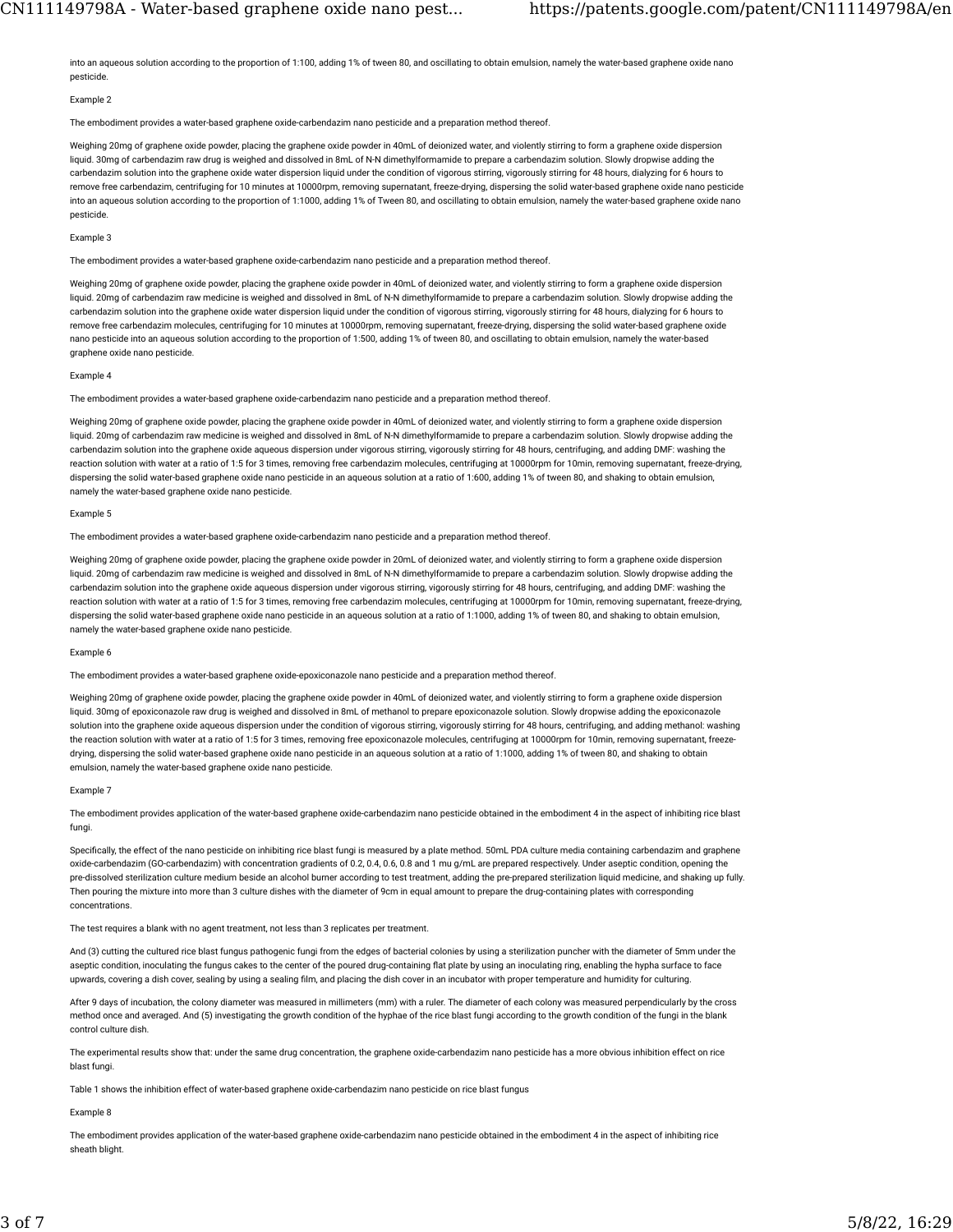Specifically, the effect of the nano pesticide on inhibiting rice sheath blight is measured by a plate method. 50mL PDA culture media containing carbendazim and graphene oxide-carbendazim (GO-carbendazim) with the concentration gradients of 0.1, 0.2, 0.3, 0.4 and 0.5 mu g/L are prepared respectively. Under aseptic condition, opening the pre-dissolved sterilization culture medium beside an alcohol burner according to test treatment, adding the pre-prepared sterilization liquid medicine, and shaking up fully. Then pouring the mixture into more than 3 culture dishes with the diameter of 9cm in equal amount to prepare the drug-containing plates with corresponding concentrations.

The test requires a blank with no agent treatment, not less than 3 replicates per treatment.

Cutting the cultured rhizoctonia solani pathogenic fungi from the edge of a bacterial colony by using a sterilization puncher with the diameter of 5mm under the aseptic condition, inoculating the bacterial cake to the center of a poured drug-containing flat plate by using an inoculating ring, enabling the hypha surface to face upwards, covering a dish cover, sealing by using a sealing film, and placing the dish cover in an incubator at a proper temperature and humidity for culturing.

After 2-3 days of incubation, the colony diameter was measured in millimeters (mm) with a caliper. The diameter of each colony was measured perpendicularly by the cross method once and averaged. And (4) investigating the growth condition of rhizoctonia solani hyphae according to the growth condition of the bacteria in the blank control culture dish.

The experimental results show that: under the condition of equal dosage, the water-based nano pesticide has better effect on rhizoctonia solani, and the nano pesticide with the concentration of 0.4 mu g/mL can completely inhibit the growth of the rhizoctonia solani.

Table 2 shows the effect of water-based graphene oxide-carbendazim nano pesticide on inhibiting rhizoctonia solani

#### Example 9

The embodiment provides application of the water-based graphene oxide-epoxiconazole nano pesticide obtained in the embodiment 5 in the aspect of inhibiting rice blast fungi.

Specifically, the effect of the nano pesticide on inhibiting rice blast fungi is measured by a plate method. 50mL of fluorine-containing epoxiconazole and graphene oxideepoxiconazole (GO-epoxiconazole) PDA culture medium with concentration gradients of 0.1, 0.2, 0.3, 0.4 and 0.5 mu g/mL are prepared respectively. Under aseptic condition, opening the pre-dissolved sterilization culture medium beside an alcohol burner according to test treatment, adding the pre-prepared sterilization liquid medicine, and shaking up fully. Then pouring the mixture into more than 3 culture dishes with the diameter of 9cm in equal amount to prepare the drug-containing plates with corresponding concentrations.

The test requires a blank with no agent treatment, not less than 3 replicates per treatment.

And (3) cutting the cultured rice blast fungus pathogenic fungi from the edges of bacterial colonies by using a sterilization puncher with the diameter of 5mm under the aseptic condition, inoculating the fungus cakes to the center of the poured drug-containing flat plate by using an inoculating ring, enabling the hypha surface to face upwards, covering a dish cover, sealing by using a sealing film, and placing the dish cover in an incubator with proper temperature and humidity for culturing.

After 9 days of incubation, the colony diameter was measured in millimeters (mm) with a caliper. The diameter of each colony was measured perpendicularly by the cross method once and averaged. And (5) investigating the growth condition of the hyphae of the rice blast fungi according to the growth condition of the fungi in the blank control culture dish.

Table 3 shows the inhibition effect of water-based graphene oxide-epoxiconazole nano pesticide on rice blast fungus

The experimental results show that: compared with the original epoxiconazole, the water-based nano pesticide has more obvious inhibition effect on rice blast fungi under the same drug concentration.

The above embodiments are preferred embodiments of the present invention, but the present invention is not limited to the above embodiments, and any other changes, modifications, substitutions, combinations, and simplifications which do not depart from the spirit and principle of the present invention should be construed as equivalents thereof, and all such changes, modifications, substitutions, combinations, and simplifications are intended to be included in the scope of the present invention.

## Patent Citations (7)

| Publication number                | Priority date | Publication date | Assignee          | Title                                                                                                                                |
|-----------------------------------|---------------|------------------|-------------------|--------------------------------------------------------------------------------------------------------------------------------------|
| CN103548823A*                     | 2013-11-09    | 2014-02-05       | 福建农林大学            | Method for preparing thiophanate-methyl nano-pesticide                                                                               |
| CN106719627A *                    | 2016-11-25    | 2017-05-31       | 广西田园生化股份有<br>限公司  | The pesticidal preparations and its preparation method of a kind of sustained-<br>release pesticides composition and its composition |
| CN107970454A *                    | 2017-11-23    | 2018-05-01       | 江苏大学              | A kind of preparation method and application of graphene oxide-lipid nanometer<br>composite material                                 |
| CN108684706A*                     | 2018-05-23    | 2018-10-23       | 南通强生石墨烯科技<br>有限公司 | A kind of graphene pesticide compound and preparation method thereof                                                                 |
| CN108782603A*                     | 2018-06-01    | 2018-11-13       | 林荣铨               | A kind of composition and fungicide of prevention Alfalfa damping-off                                                                |
| CN109497048A *                    | 2018-12-29    | 2019-03-22       | 杭州敦和科技有限公<br>司    | A kind of trunk injection liquor of containing graphene nano material                                                                |
| CN109704321A *                    | 2018-12-29    | 2019-05-03       | 宁波高新区敦和科技<br>有限公司 | A kind of nano graphene oxide and its preparation and application                                                                    |
| <b>Family To Family Citations</b> |               |                  |                   |                                                                                                                                      |

\* Cited by examiner, † Cited by third party

# Non-Patent Citations (2)

Title

孙长娇 等: "纳米材料与技术在农业上的应用研究进展", 《中国农业科技导报》 \*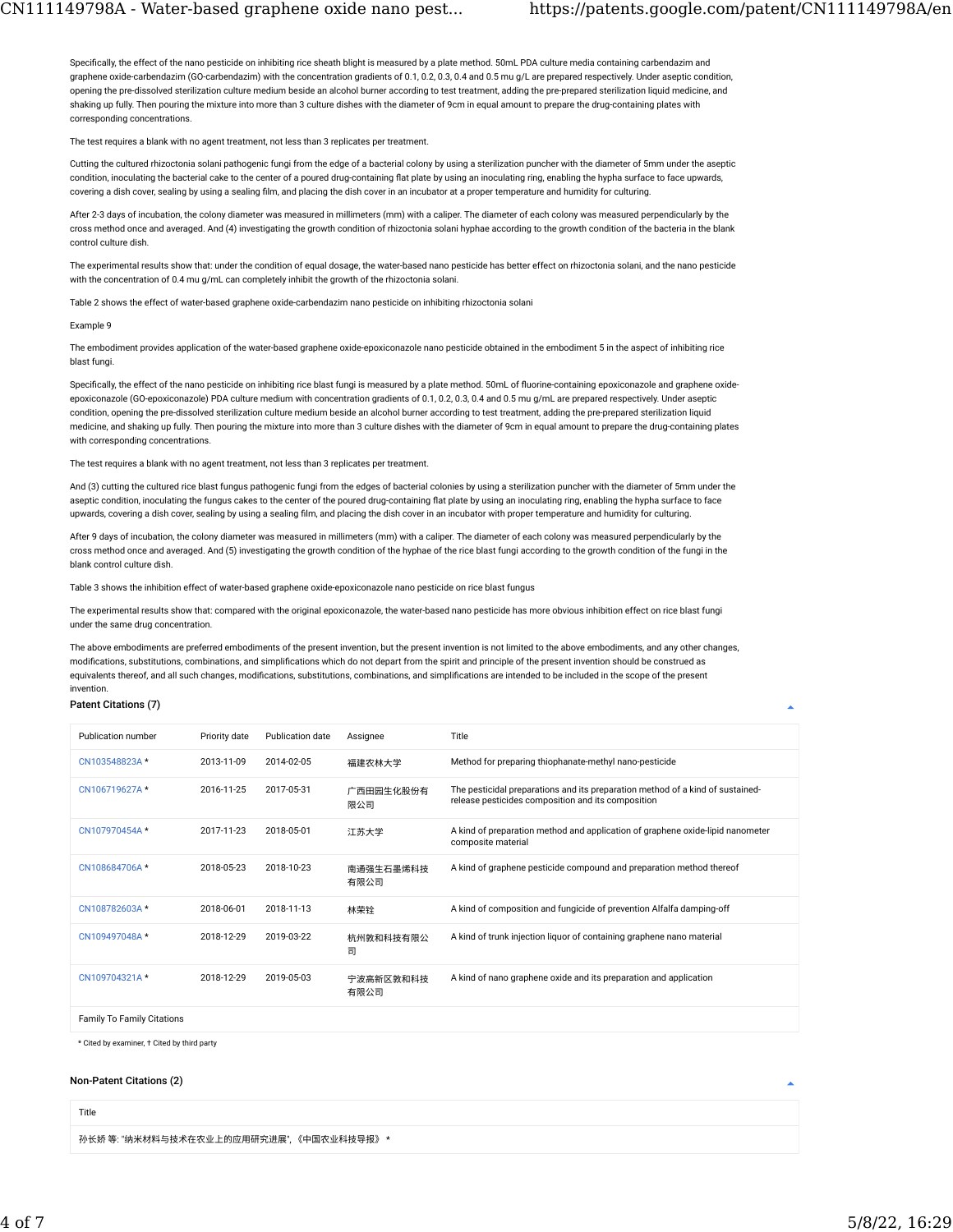# Title

胡鹏通等: "氧化石墨烯- 多菌灵纳米农药的制备及其抗稻瘟活性", 《中国化学会第一届农业化学学术讨论会论文集》 \*

 $^\star$  Cited by examiner,  $\textnormal{\textsf{+}}$  Cited by third party

# Similar Documents

| Publication           | <b>Publication Date</b> | Title                                                                                                                                                                    |
|-----------------------|-------------------------|--------------------------------------------------------------------------------------------------------------------------------------------------------------------------|
| Yu et al.             | 2008                    | Physiological and biochemical response of seaweed Gracilaria lemaneiformis to concentration changes of N and P                                                           |
| Morales et al.        | 1998                    | Effect of dimethyl-β-cyclodextrins on resveratrol metabolism in Gamay grapevine cell cultures before and after inoculation with shape<br>Xylophilus ampelinus            |
| Chang et al.          | 2008                    | Efficient disinfection of Escherichia coli in water by silver loaded alumina                                                                                             |
| Xin et al.            | 2011                    | Utilization of horticultural waste for laccase production by Trametes versicolor under solid-state fermentation                                                          |
| CN104099272B          | 2016-05-04              | Preparation and the application of one strain phenolic acid class Allelochemical degradation bacterium and microbial inoculum thereof                                    |
| Cotton et al.         | 2009                    | The role of alginate in P. aeruginosa PAO1 biofilm structural resistance to gentamicin and ciprofloxacin                                                                 |
| CN1772881A            | 2006-05-17              | Fluorescent pseudomonads and its fermenting culture process and application                                                                                              |
| Jones et al.          | 1959                    | Aggregates of Bacteria in Sea Water as Determined By Treatment With Surface Active Agents 1                                                                              |
| CN111778032B          | 2021-07-09              | Soil conditioner, preparation method and application                                                                                                                     |
| CN101948782A          | 2011-01-19              | Rhodopseudomonas spheroides strain and liquid inoculant thereof as well as preparation method and application thereof                                                    |
| Zohar-Perez et<br>al. | 2002                    | Preservation of chitinolytic Pantoae agglomerans in a viable form by cellular dried alginate-based carriers                                                              |
| CN111149798A          | 2020-05-15              | Water-based graphene oxide nano pesticide and preparation method and application thereof                                                                                 |
| CN102160553A          | 2011-08-24              | Bacillus amyloliquefaciens preparation for controlling viral diseases of plants and application thereof                                                                  |
| CN111662837A          | 2020-09-15              | Bacillus atrophaeus and application thereof                                                                                                                              |
| CN113016799B          | 2021-10-26              | Low-temperature-resistant disinfectant and preparation method thereof                                                                                                    |
| TW200838570A          | 2008-10-01              | Chromatographic media and chromatographic equipment storage solutions and use thereof                                                                                    |
| CN112358997A          | 2021-02-12              | Bacterial strain with biocontrol function on tobacco brown spot, fermentation method of bacterial strain and tobacco brown spot<br>prevention and control compound agent |
| CN110241049B          | 2020-11-24              | Pseudoalteromonas with algae dissolving capacity and application thereof to Karenia mikimotoi red tide                                                                   |
| CN1358838A            | 2002-07-17              | Preservation method for live bacterial preparation                                                                                                                       |
| CN109618997B          | 2021-05-11              | Ecological purification method for oyster cultivation                                                                                                                    |
| CN109896703B          | 2021-10-26              | Light-enzyme composite catalytic function microorganism water purifying agent for culturing anaerobic sewage                                                             |
| CN102424804A          | 2012-04-25              | Citrobacter sp. for removing H2S gas from gas, and use thereof                                                                                                           |
| Nikolaev et al.       | 2010                    | Antimicrobic features of phenolic lipids                                                                                                                                 |
| CN110521723B          | 2021-12-03              | Sulfonylation chitosan microcapsule preparation for efficiently preventing and controlling diseases such as vegetable gray mold and the<br>like                          |
| CN111019870B          | 2021-09-10              | Pseudomonas, microbial agent and application thereof                                                                                                                     |

# Priority And Related Applications

Priority Applications (1)

| Application       | Priority date | Filing date | Title                                                                                    |
|-------------------|---------------|-------------|------------------------------------------------------------------------------------------|
| CN202010023060.0A | 2020-01-09    | 2020-01-09  | Water-based graphene oxide nano pesticide and preparation method and application thereof |

# Applications Claiming Priority (1)

| Application       | Filing date | Title                                                                                    |
|-------------------|-------------|------------------------------------------------------------------------------------------|
| CN202010023060.0A | 2020-01-09  | Water-based graphene oxide nano pesticide and preparation method and application thereof |

# Legal Events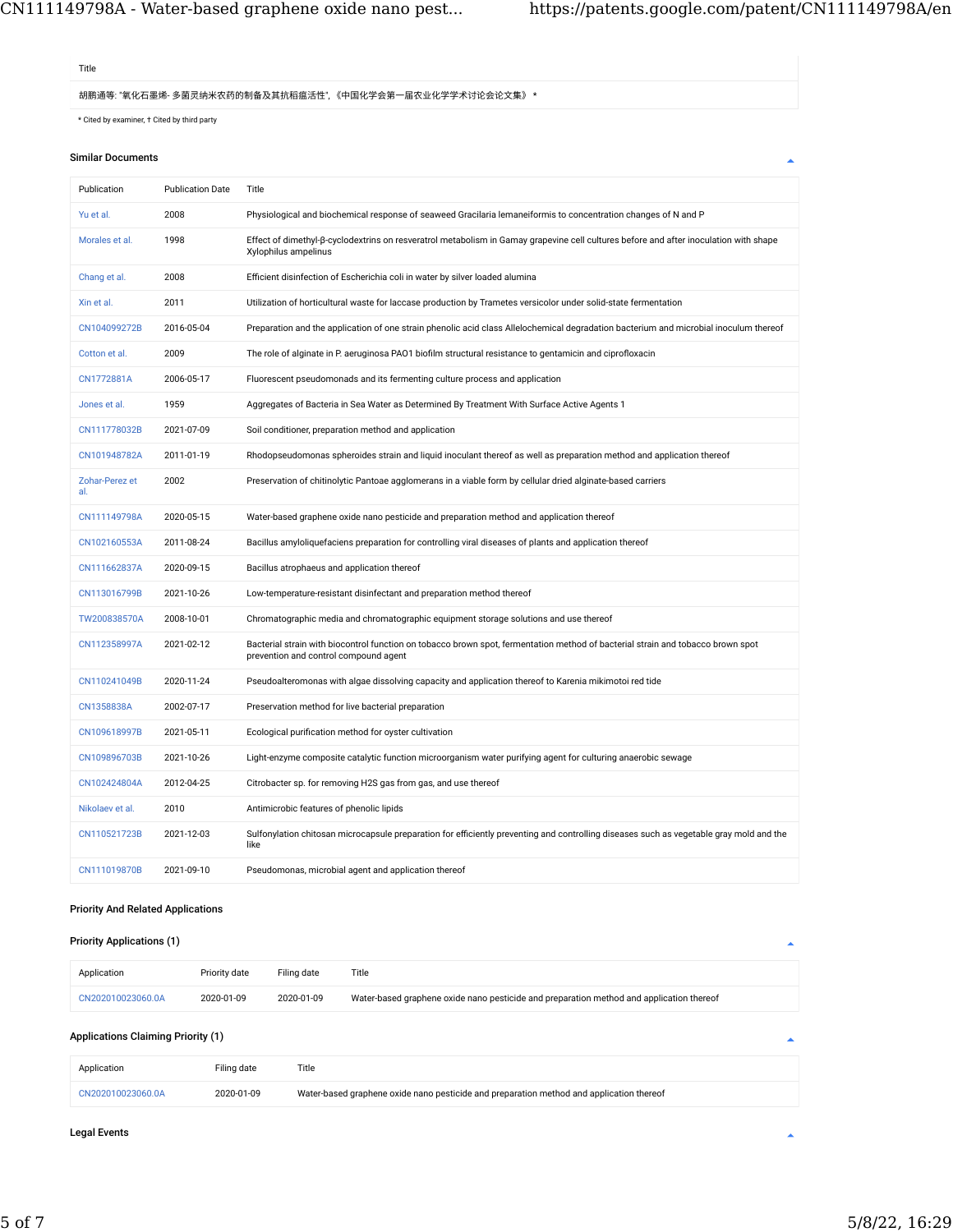| Date                     | Code        | Title                                                   |                                   |                | Description             |
|--------------------------|-------------|---------------------------------------------------------|-----------------------------------|----------------|-------------------------|
| 2020-05-15               | <b>PB01</b> | Publication                                             |                                   |                |                         |
| 2020-05-15               | <b>PB01</b> | Publication                                             |                                   |                |                         |
|                          |             |                                                         |                                   |                |                         |
| 2020-06-09               | SE01        | Entry into force of request for substantive examination |                                   |                |                         |
| 2020-06-09               | SE01        | Entry into force of request for substantive examination |                                   |                |                         |
| Concepts                 |             |                                                         |                                   |                | ▲                       |
| machine-extracted        |             |                                                         |                                   |                | Download Filter table + |
| Name                     |             | Image                                                   | Sections                          | Count          | Query match             |
| $\bullet$ carbon         |             |                                                         | title,claims,abstract,description | 108            | 0.000                   |
|                          |             | $\mathsf{C}$                                            |                                   |                |                         |
|                          |             |                                                         |                                   |                |                         |
| graphene                 |             |                                                         | title,claims,abstract,description | 108            | 0.000                   |
| pesticide                |             |                                                         | title,claims,abstract,description | 86             | 0.000                   |
| • water                  |             |                                                         | title,claims,abstract,description | 74             | 0.000                   |
|                          |             | H <sub>2</sub> O                                        |                                   |                |                         |
|                          |             |                                                         |                                   |                |                         |
| preparation method       |             |                                                         | title,claims,abstract,description | 22             | 0.000                   |
| anti-bacterial           |             |                                                         | claims,abstract,description       | 15             | 0.000                   |
| <b>bactericide agent</b> |             |                                                         | claims,abstract,description       | 14             | 0.000                   |
| fungal                   |             |                                                         | claims, abstract, description     | 12             | 0.000                   |
| disease                  |             |                                                         | claims,abstract,description       | 10             | 0.000                   |
| ■ freeze drying          |             |                                                         | claims, abstract, description     | 10             | 0.000                   |
| controlling effect       |             |                                                         | claims, abstract, description     | $\overline{4}$ | 0.000                   |
| earbendazim              |             |                                                         | claims, description               | 37             | 0.000                   |
| Carbendazim              |             |                                                         | claims, description               | 24             | 0.000                   |
|                          |             |                                                         |                                   |                |                         |
|                          |             |                                                         |                                   |                |                         |
| $\bullet$ stirring       |             |                                                         | claims, description               | 24             | 0.000                   |
| solution                 |             |                                                         | claims, description               | 23             | 0.000                   |
| N,N-dimethylformamide    |             |                                                         | claims, description               | 18             | 0.000                   |
|                          |             | ٧ò                                                      |                                   |                |                         |
|                          |             |                                                         |                                   |                |                         |
| dispersion               |             |                                                         | claims, description               | 18             | 0.000                   |
| <b>Epoxiconazole</b>     |             |                                                         | claims, description               | 13             | 0.000                   |
| Oryza sativa             |             |                                                         | claims, description               | 12             | 0.000                   |
| $\blacksquare$ rice      |             |                                                         | claims, description               | 12             | 0.000                   |
| solid                    |             |                                                         | claims, description               | 10             | 0.000                   |
| ● (2R,3S)-epoxiconazole  |             |                                                         | claims, description               | 8              | 0.000                   |
|                          |             | $\frac{1}{2}$                                           |                                   |                |                         |
|                          |             |                                                         |                                   |                |                         |
| aqueous solution         |             |                                                         | claims, description               | 8              | 0.000                   |
| emulsion                 |             |                                                         | claims, description               | 8              | 0.000                   |